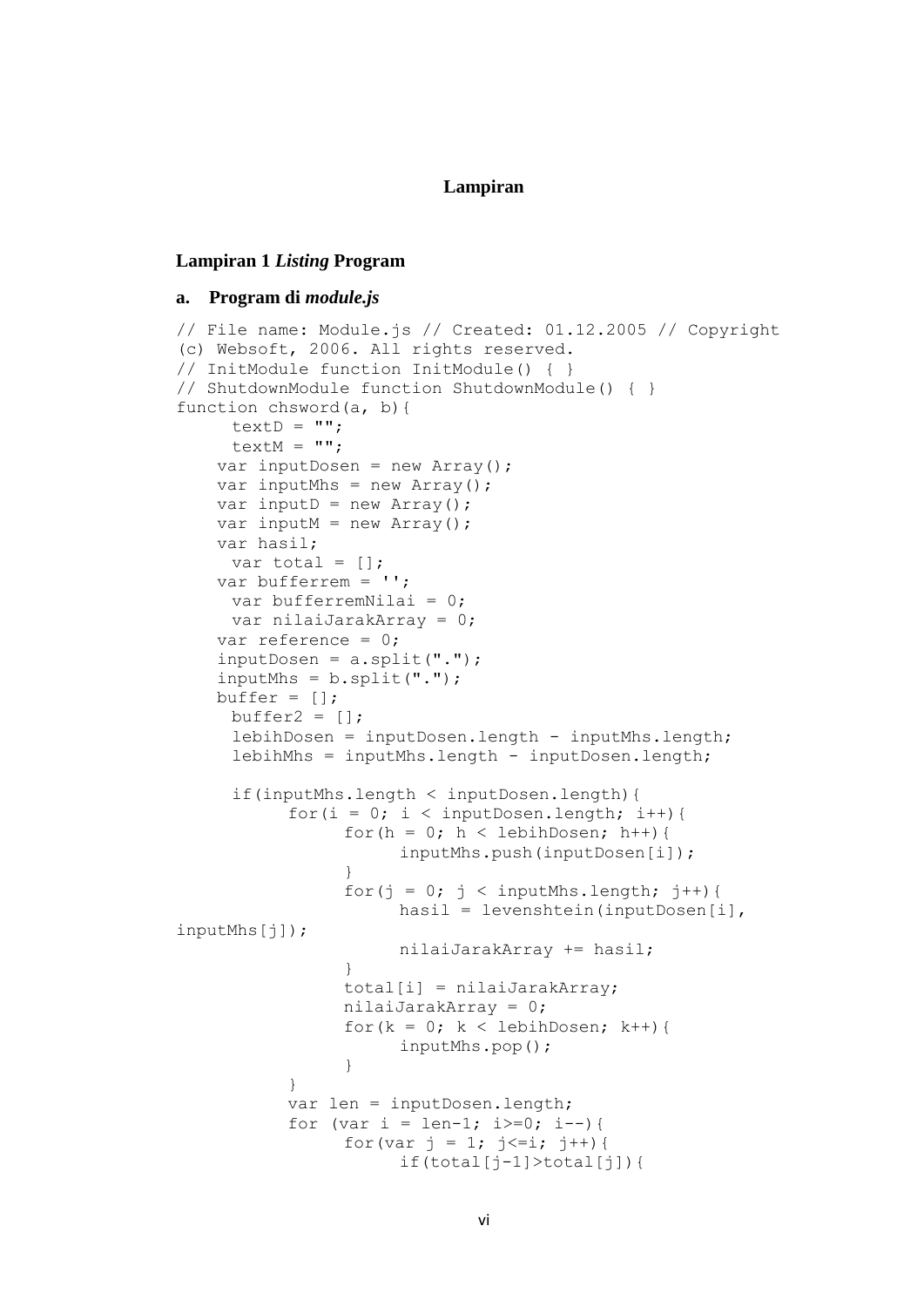```
var tempNilai = total[j-1];
                            total[i-1] = total[i];total[j] = tempNilai;var temp = inputDosen[j-1];
                            inputDosen[i-1] = inputDosen[i];inputDosen[j] = temp;
                      }
                 }
           }
           for(i = 0; i < lebihDosen; i++){
                inputDosen.pop();
           }
           for(i=0;i<inputDosen.length;i++){
                textD += inputDosen[i] + ".";
                textM += inputMhs[i] + ".";
           }
     }
     else if(inputDosen.length < inputMhs.length){
           for(i = 0; i < inputMhs.length; i++){
                for(h = 0; h < lebihMhs; h++){
                      inputDosen.push(inputMhs[i]);
                 }
                 for(j = 0; j < inputDosen.length; j++){
                      hasil = levenshtein(inputDosen[j], 
inputMhs[i]);
                      nilaiJarakArray += hasil;
                 }
                total[i] = nilaiJarakArray;
                nilaiJarakArray = 0;
                 for(k = 0; k < lebihMhs; k++){
                      inputDosen.pop();
                 }
           }
           var len = inputMhs.length;
           for (var i = len-1; i >=0; i--) {
                 for(var j = 1; j \le i; j++){
                      if(total[j-1]>total[j]){
                            var tempNilai = total[j-1];
                            total[j-1] = total[j];total[j] = tempNilai;var temp = inputMhs[j-1];
                            inputMhs[j-1] = inputMhs[j];inputMhs[j] = temp;}
                 }
           }
           for(i = 0; i < lebihMhs; i++){
                inputMhs.pop();
           }
```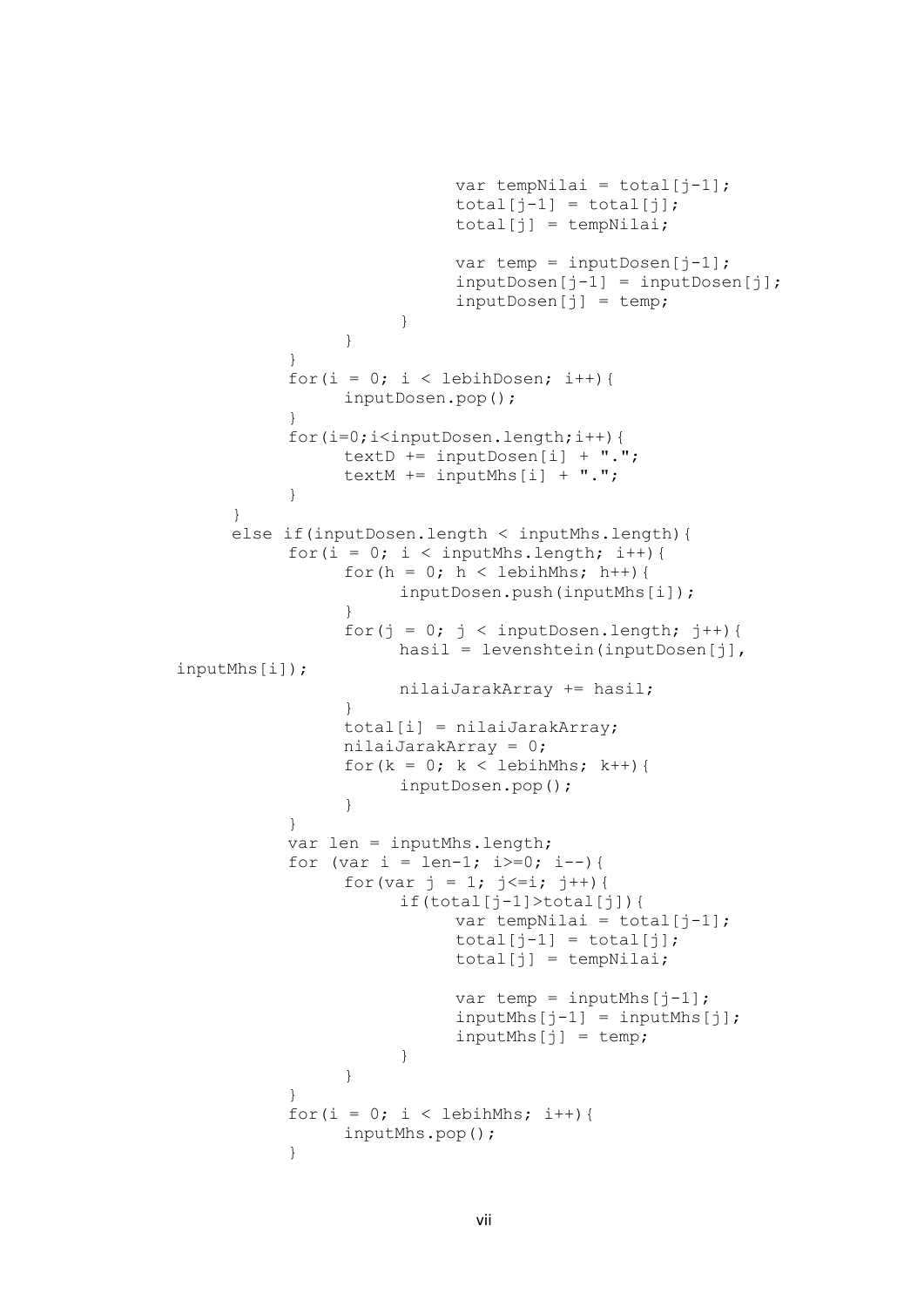```
for(i=0;i<inputMhs.length;i++){
                textD += inputDosen[i] + ".";
                textM += inputMhs[i] + ".";
           }
     }
     else if(inputDosen.length == inputMhs.length){
           for(i=0;i<inputDosen.length;i++){
                 textD += inputDosen[i] + ".";
                textM += inputMhs[i] + ".";
           }
     }
     return [textD, textM];
}
```
# **b. Program menghitung score**

```
function maksdist(text){
     var buffer = ";
     var loop = "TRUE";
     while(loop){
           buffer = text.replace('.','');
           if(buffer == text)break;
           }
           text = buffer:}
     return buffer.length;
}
function score(a, b, c){
     arrayKunci = c.split(".");arrayD = a.split(".");
     arrayM = b.split("."arrayD.pop();
     arrayM.pop();
     var total = 0;
     var hasilScore = 0;
     var totalkarakter = maksdist(c);
     for(d=0; d < \text{arrayD.length}; d++){
           mindist = 100;dist = levenshtein(arrayD[d], arrayM[d]);
                 if(dist<mindist){
                      mindist = dist;}
                total += dist;
     }
           var score = ((totalkarakter -
total)/totalkarakter)*100;
           return score;
}
```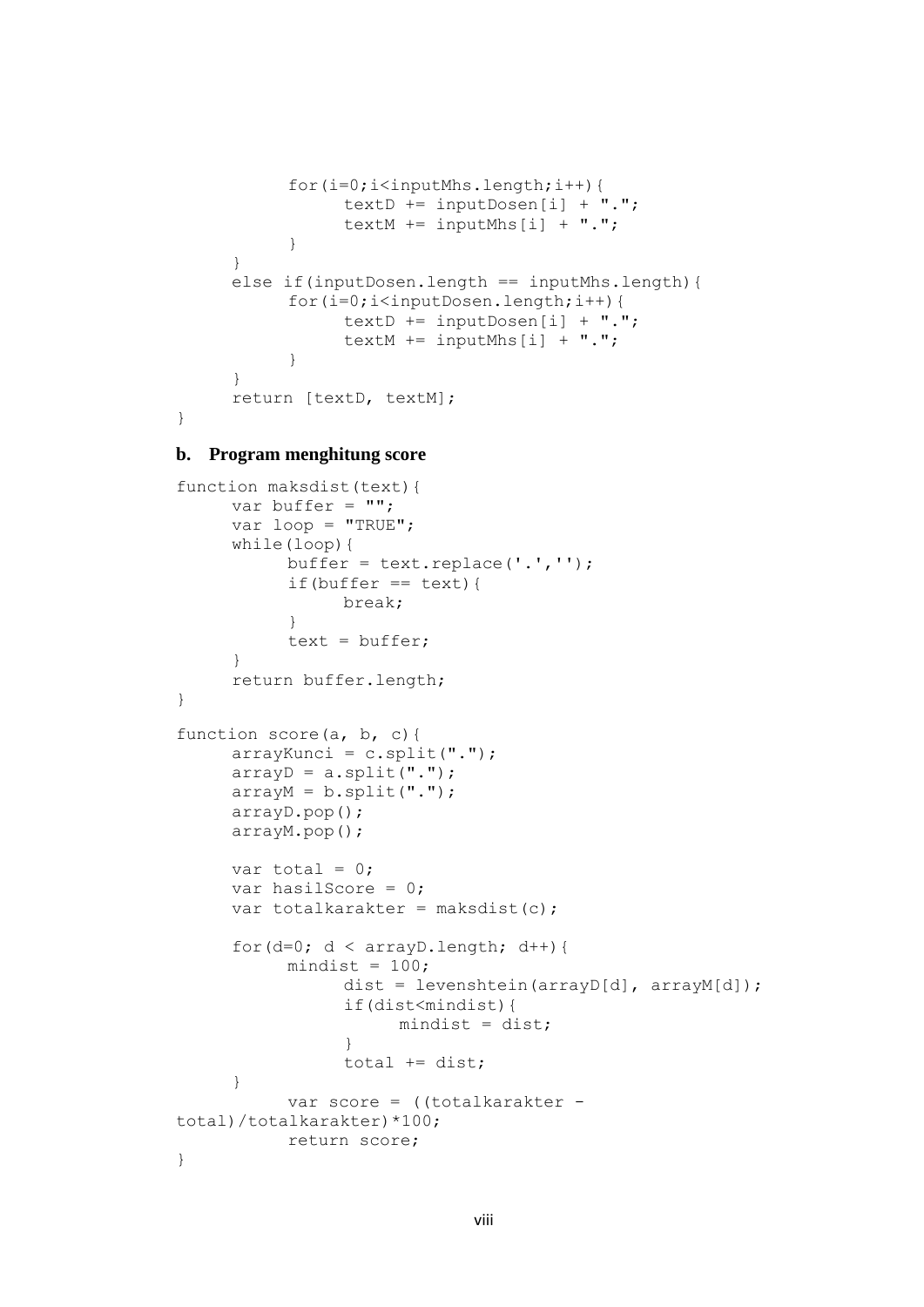```
function levenshtein(a, b) {
  if(a.length == 0) return b.length;
  if(b.length == 0) return a.length;
  var matrix = [];
  var i;
  for(i = 0; i <= b.length; i++){
   matrix[i] = [i]; }
  var j;
  for(j = 0; j \le a.length; j++){
   matrix[0][i] = j; }
  for(i = 1; i <= b.length; i++){
    for(j = 1; j <= a.length; j++){
      if(b.charAt(i-1) == a.charAt(j-1)){
        matrix[i][j] = matrix[i-1][j-1]; } else {
        matrix[i][j] = Math.min(matrix[i-1][j-1] + 1,Math.min(matrix[i][j-1] + 1,
                                 matrix[i-1][j] + 1);
       }
     }
   }
  return matrix[b.length][a.length];
}
```
# **c. Program kata dasar**

```
function mainSetence(words){
     if (words !='') {
           var otext = "";
           var wArray = words.split(' ');
           var aLength = wArray.length;
           for (w=0; w<\text{alength};w++) {
                 var itext = wArray[w];
                 itext = itext.replace(\sqrt{s/q},'');
                 itext = itext.toLowerCase();
                 var ichar = itext.substr(0, 1);
                 var gchar = find base(itext, ichar);
                 if (gchar=="") \{otext+=itext + ' ' \}else {otext+=gchar + ' '}
           }
     }
     return otext;
}
function dasar akhiran(text) {
     var result = ";
     var buffer = ";
     var vari = text.substring(0, 1);
     var load ="";
```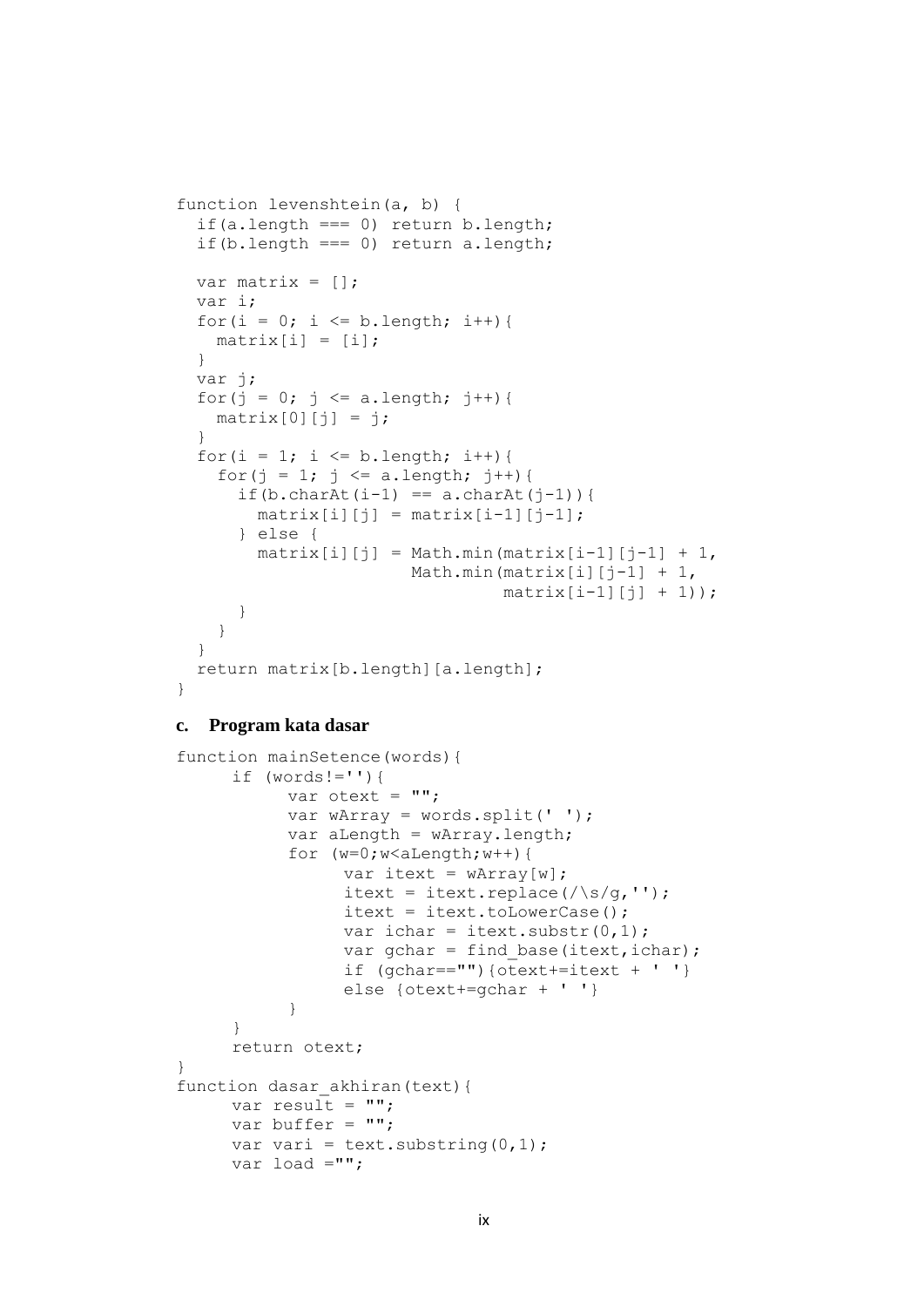```
try{
           load = window[vari]():} catch (e){result=text;return result;}
     var textL = text.length;
     var row = load.split(';');
     var dist = 100;
     var found = false;
     for (rb=0;rb<row.length;rb++) {
           word = row[rb] .split(','');
           word[0]=word[0].replace(/\s+/, "");
           if (word[0] == text) {
                 result = word[0]; // +', '+word[1];found = true;
                 break;
           }
           if ((!found)&&(rb==(row.length-1))){
                 tLength=text.length;
                 if ((text.substring(tLength-
1) == "i") \& (text.substring(tLength-4) != "wait") ) {
                      text=text.substring(0,tLength-1);
                result = text;
                      found = true;
                      break;
                 };
                 if ((text.substring(tLength-
2) == "an") \& (text.substring(tLength-3) != "wan")&(text.substring(tLength-3)!="kan")){
                      text=text.substring(0,tLength-2);
                result = text;
                      found = true;break;
                 };
                 if (text.substring(tLength-3)=="kan"){
                      text=text.substring(0,tLength-3);
                result = text;found = true;
                      break;
                 };
                 if (text.substring(tLength-2)=="ku"){
                      text=text.substring(0,tLength-2);
                result = text;found = true;
                      break;
                 };
                 if (text.substring(tLength-2)=="mu"){
                      text=text.substring(0,tLength-2);
                result = text;found = true;
                      break;
                 };
                 if (text.substring(tLength-3)=="nya"){
```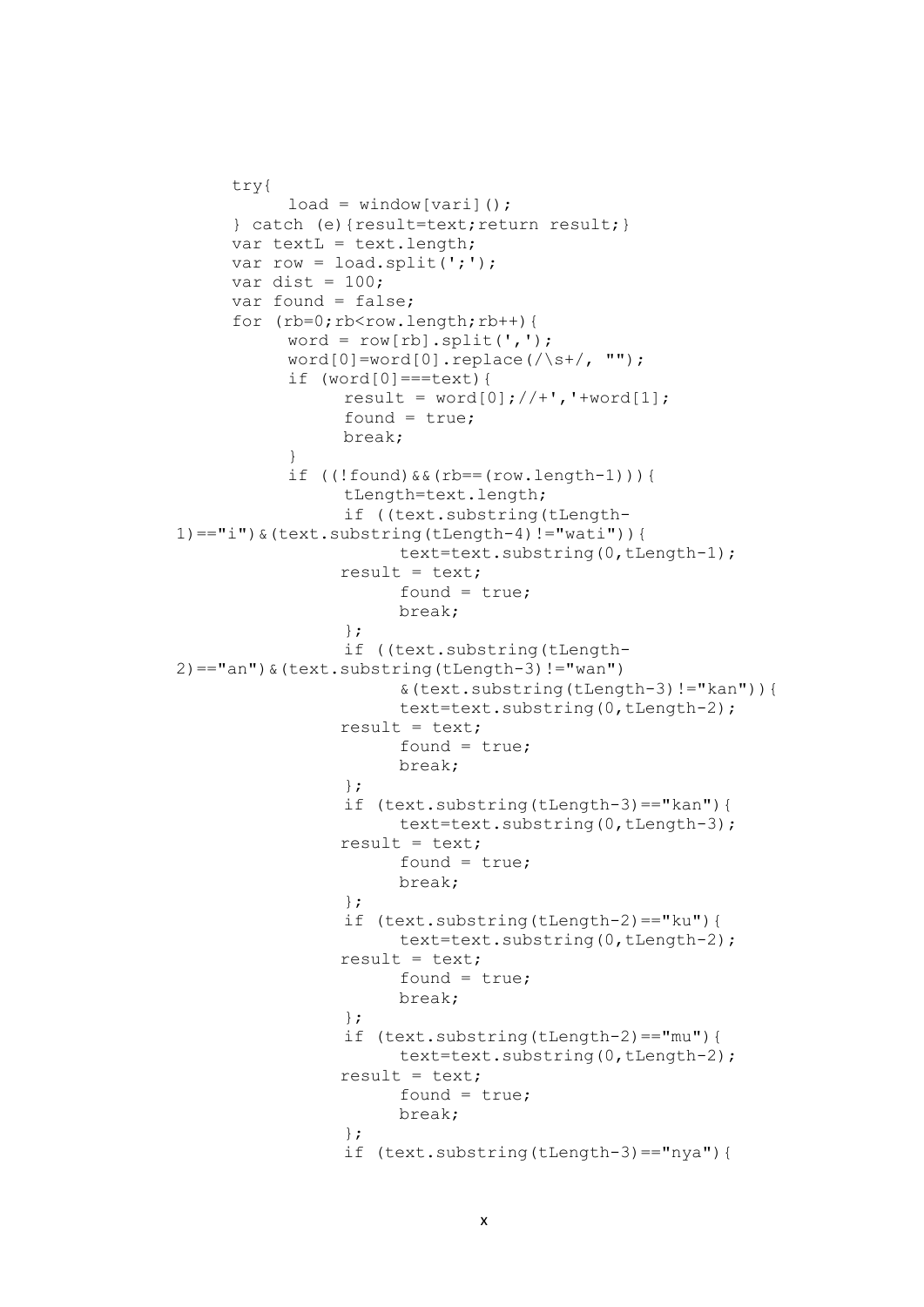```
text=text.substring(0,tLength-3);
           result = text;
                 found = true;
                break;
           };
           if (text.substring(tLength-3)=="kah"){
                text=text.substring(0,tLength-3);
           result = text;
                 found = true;
                break;
           };
           if (text.substring(tLength-3)=="pun"){
                text=text.substring(0,tLength-3);
          result = text;
                found = true;break;
           };
           if (text.substring(tLength-3)=="lah"){
                text=text.substring(0,tLength-3);
           result = text;found = true:break;
           };
           if (text.substring(tLength-3)=="tah"){
                text=text.substring(0,tLength-3);
           result = text;found = true;break;
           };
           if (text.substring(tLength-4)=="wati"){
                text=text.substring(0,tLength-4);
          result = text;found = true;
                break;
           };
           if (text.substring(tLength-3)=="wan"){
                text=text.substring(0,tLength-3);
           result = text;found = true;
                break;
           };
           if (text.substring(tLength-3)=="man"){
                text=text.substring(0,tLength-3);
           result = text;found = true;
                break;
           };
     }
}
return result;
```
}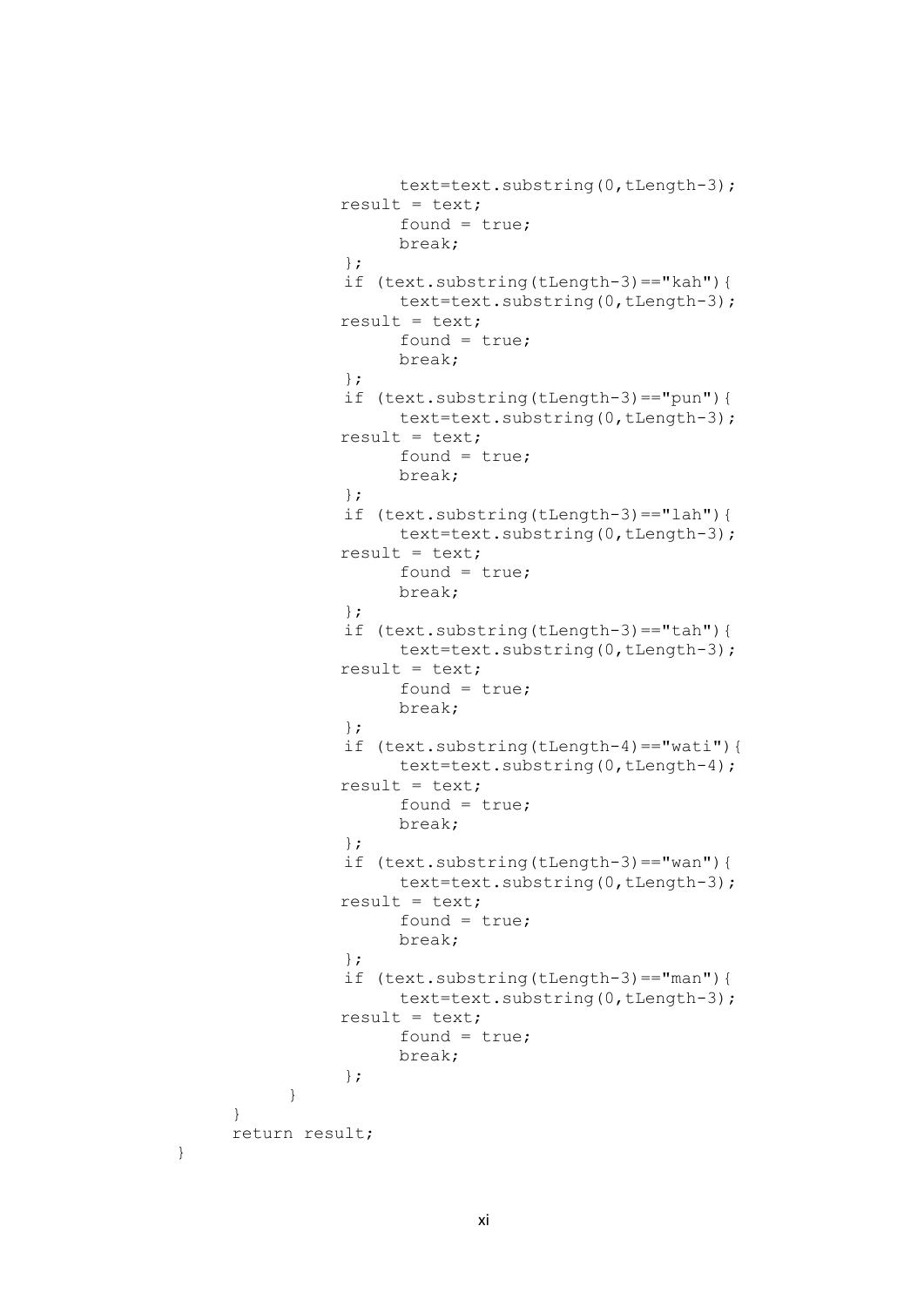```
function find base(text, vari) {
     var result = "tidak ketemu";
     var buffer = ";
     try{
           load = window[vari]();
     } catch (e){result=text;return result;}
     var textL = text.length;
     var row = load.split(';');
     var dist = 100:
     var found = false;
     for (rb=0;rb<row.length;rb++) {
           word = row[rb] .split(','');
           word[0]=word[0].replace(/\s+/, "");
           if (word[0]===text){
                 result = word[0]; // +', '+word[1];found = true;
                 break;
           }
           if ((!found) & (rb == (row.length-1)))if (text.substring(0, 2) == "se") {
                       text=text.substring(2);
                      var fChar = text.substring(0, 1);
                var dasar = dasar akhiran(text);
                      result = find(dasar, fChar);break;
                 };
                 if (text.substring(0,3) == "per") {
                       text=text.substring(3);
                      var fChar = text.substring(0,1);var dasar = dasar akhiran(text);
                       result = find(dasar, fChar);
                      break;
                 };
                 if (text.substring(0,3) == "ter") {
                       text=text.substring(3);
                       var fChar = text.substring(0,1);
                var dasar = dasar akhiran(text);
                       result = find(dasar, fChar);
                      break;
                 };
                 if 
((text.substring(0,2)=="be") & (text.substring(0,3)!="ber")) {
                      text=text.substring(2);
                       var fChar = text.substring(0,1);
                var dasar = dasar akhiran(text);
                       result = find(dasar, fChar);break;
                 };
                 if (text.substring(0,3) == "ber") {
                       text=text.substring(3);
                      var fChar = text.substring(0,1);
```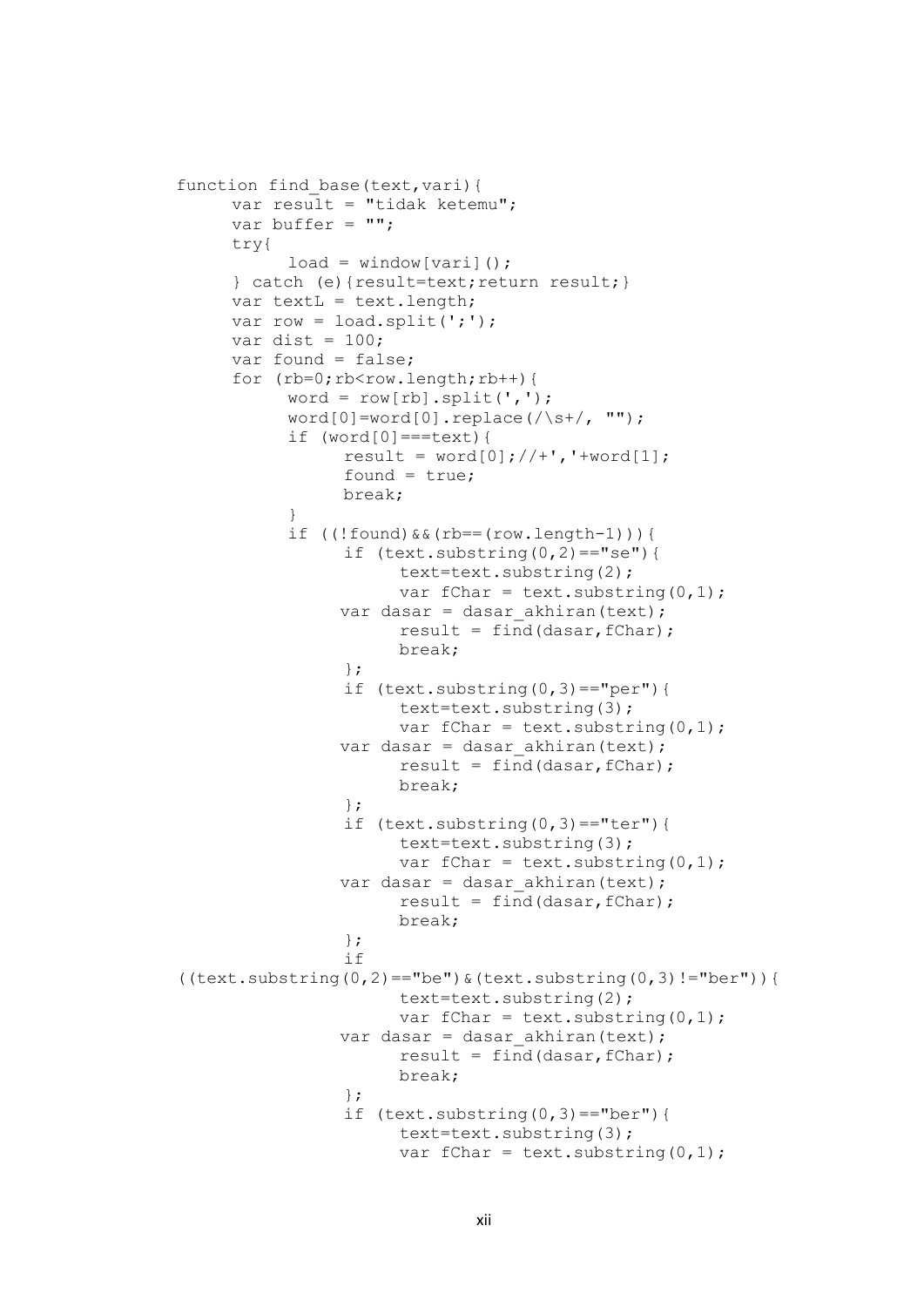```
var dasar = dasar akhiran(text);
                       result = find(dasar, fChar);break;
                 };
                 if (text.substring(0,2) == "me") {
                       if (text.substring(2, 4) == "mb") {
                            text=text.substring(3);
                            var fChar = text.substring(0, 1);
                            var dasar = dasar akhiran(text);
                            result = find(dasar, fChar);break;
                       }
                       if (text.substring(2, 4) == "mu") {
                            text="p"+text.substring(3);
                            var fChar = text.substring(0, 1);
                            var dasar = dasar akhiran(text);
                            result = find(dasar, fChar);break;
                       }
                       if 
((text.substring(2,4)=="ru")|(text.substring(2,4)=="ra")}
                            text="r"+text.substring(3);
                            var fChar = text.substring(0,1);
                            var dasar = dasar akhiran(text);
                            result = find(dasar, fChar);break;
                       }
                       if 
((text.substring(2,5)) == "maa") | (text.substring(2,5)) == "mak")text=text.substring(2);
                            var fChar = text.substring(0, 1);
                            var dasar = dasar akhiran(text);
                            result = find(dasar, fChar);break;
                       }
                       if (text.substring(2, 4) == "ns") {
                            text=text.substring(3);
                            var fChar = text.substring(0, 1);
                            var dasar = dasar akhiran(text);
                            result = find(dasar, fChar);break;
                       }
                       if 
((text.substring(2,4)=="nii")|(text.substring(2,4)=="ne")text="t"+text.substring(3);
                            var fChar = text.substring(0, 1);
                            var dasar = dasar akhiran(text);
                            result = find(dasar, fChar);break;
                       }
                       if (text.substring(2, 4) == "li") {
```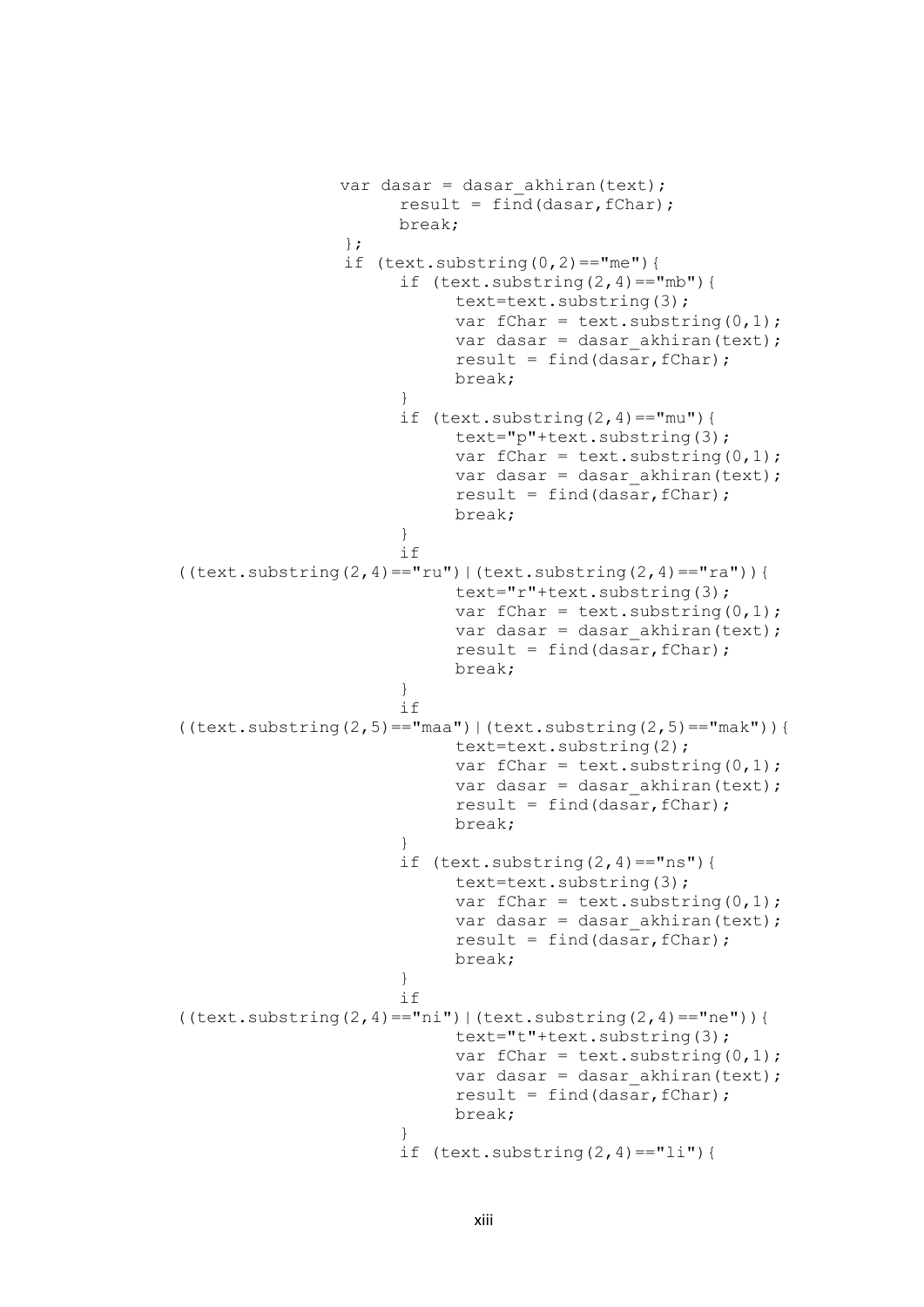```
text="l"+text.substring(3);
                            var fChar = text.substring(0,1);var dasar = dasar akhiran(text);
                            result = find(dasar, fChar);break;
                       }
                      if (text.substring(2,6) == "mper") {
                            text=text.substring(6);
                            var fChar = text.substring(0, 1);
                            var dasar = dasar akhiran(text);
                            result = find(dasar, fChar);break;
                       }
                      if (text.substring(2,6) == "mpel") {
                            text=text.substring(6);
                            var fChar = text.substring(0,1);
                            var dasar = dasar akhiran(text);
                            result = find(dasar, fChar);break;
                      }
                      if
((text.substring(2,5) == "mpr") | (text.substring(2,5) == "mpe")})text=text.substring(3);
                            var fChar = text.substring(0, 1);
                            var dasar = dasar akhiran(text);
                            result = find(dasar, fChar);break;
                       }
                      if (text.substring(2,5) == "nas") {
                            text="n"+text.substring(3);
                            var fChar = text.substring(0, 1);
                            var dasar = dasar akhiran(text);
                            result = find(dasar, fChar);break;
                       }
                      if 
((text.substring(2,4) == "nu") | (text.substring(2,4) == "na")| (text.substring(2,4)=="no")){
                            text= "t" + text.substring(3);var fChar = text.substring(0, 1);
                            var dasar = dasar akhiran(text);
                            result = find(dasar, fChar);break;
                       }
                      if (text.substring(2,5) == "nya")text="s"+text.substring(4);
                            var fChar = text.substring(0, 1);
                            var dasar = dasar akhiran(text);
                            result = find(dasar, fChar);break;
                       }
```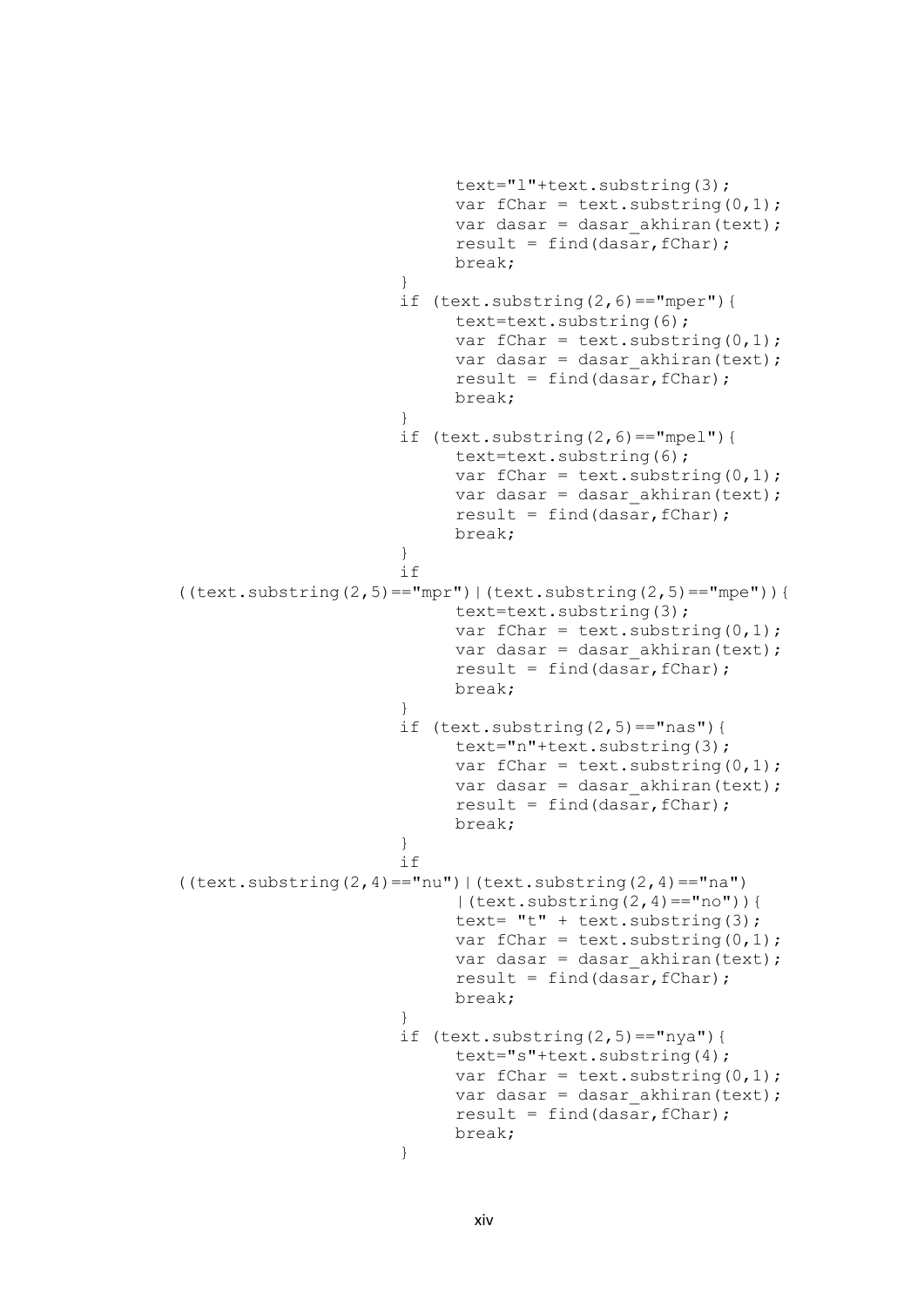```
if 
((text, substring (2,4) == "ny") & (text, substring (2,5) != "ny")| (text.substring(2,6)=="nyad") | (text.substring(2,6)=="
nyan")){
                            text= "s" + text.substring(4);var fChar = text.substring(0, 1);
                            var dasar = dasar akhiran(text);
                             result = find(dasar, fChar);break;
                       }
                       if 
((text.substring(2,6) == "nyan") | (text.substring(2,6) == "man")| (text.substring(2,5)=="maj") | (text.substring(2,6)=="m
and")} {
                             text= text.substring(2);
                            var fChar = text.substring(0, 1);
                             var dasar = dasar akhiran(text);
                            result = find(dasar, fChar);break;
                       }
                       if 
((text.substring(2,4)=="nji")|(text.substring(2,4)=="nz")| (text.substring(2,4)=="nd") | (text.substring(2,4)=="nc
")
                             | (text.substring(2,5)=="ndr")){
                            text=text.substring(3);
                            var fChar = text.substring(0, 1);
                            var dasar = dasar akhiran(text);
                            result = find(dasar, fChar);break;
                       }
                       if ((text.substring(2,6) == "nget"))text=text.substring(5);
                            var fChar = text.substring(0, 1);
                            var dasar = dasar akhiran(text);
                            result = find(dasar, fChar);break;
                       }
                       if (text.substring(2,8) == "ngemuk") {
                            text=text.substring(5);
                            var fChar = text.substring(0,1);
                            var dasar = dasar akhiran(text);
                            result = find(dasar, fChar);break;
                       }
                       if 
((text.substring(2,5)=="nqh")|(text.substring(2,6)=="nqak")
```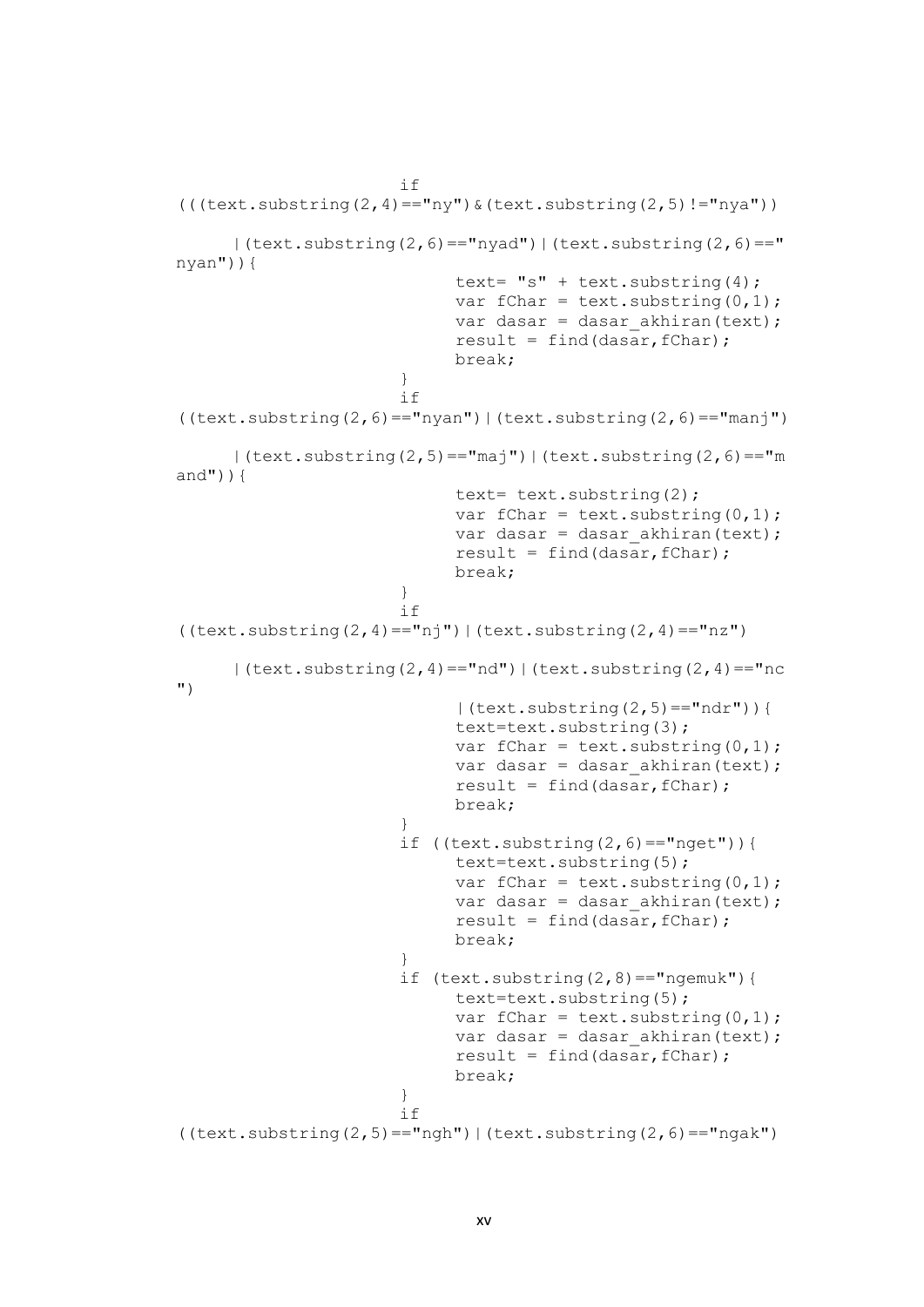```
|(text.substring(2,5)=="ngg")|(text.substring(2,7)=="n
ging")|
                             (text.substring(2,5) == "ngi")((text.substring(2,5)=="nga") & (text.substring(2,6)!="n
gag")&(text.substring(2,7)!="ngand"))
      ( ((text.substring(2,5) == "ngo") & (text.substring(2,6) != "
ngor")) | (text.substring(2,5) == "ngu")) {
                             text=text.substring(4);
                             var fChar = text.substring(0, 1);
                             var dasar = dasar akhiran(text);
                             result = find(dasar, fChar);break;
                       }
                       if 
((text.substring(2,5)=="nga")|(text.substring(2,5)=="ngi")@(text.substring(2,7)!="nging"))
      | (text.substring(2,5)=="ngr") | (text.substring(2,5)=="n
qe') | (text.substring(2,6)!="nget")
      | (text.substring(2,6)=="ngag") | (text.substring(2,7)=="
ngand")|(text.substring(2,6)=="ngor")){
                             text="k"+text.substring(4);
                             var fChar = text.substring(0, 1);
                             var dasar = dasar akhiran(text);
                             result = find(dasar, fChar);break;
                       }
                       if 
( (text.substring(2,4)=="ma") & (text.substring(2,5)!="mak")) {
                             text="ip" + text.substring(3);var fChar = text.substring(0, 1);
                             result = find(text, fChar);break;
                       }
                       else {
                             text=text.substring(2);
                             var fChar = text.substring(0, 1);
                             result = find(text, fChar);break;
                       }
                 };
                 // if 
((text.substring(0,2)=="ke") & (text.substring(2,4)!="ked") & (t
ext.substring(2, 4) != "kedu") } {
                 if (text.substring(0,2) == "ke")if (text.substring(2, 4) == "mb") {
                       text="kem" + text.substring(3);
```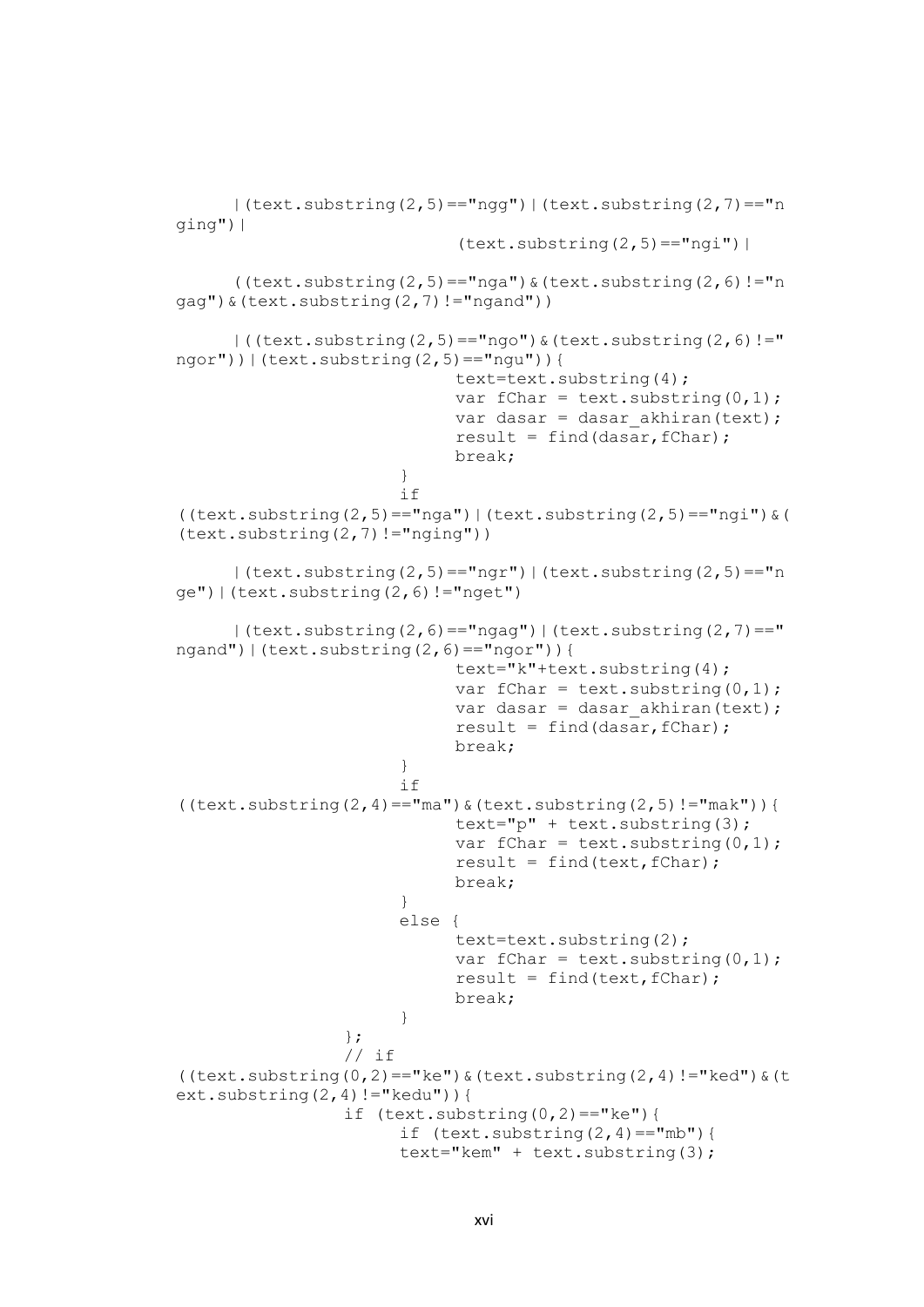```
var fchar = text.substring(0, 1);
                             result = find(text, fchar);break;
                       };
                       if (text.substring(2,4) == "rj") {
                             text="ker".substring(3);
                             var fchar = text.substring(0, 1);
                             result = find(text, fchar);break;
                       };
                       if (text.substring(2, 4) == "na") {
                             text="ken".substring(3);
                             var fchar = text.substring(0, 1);
                             result = find(text, fchar);
                             break;
                       };
                       if 
((text.substring(2,4)=="du")|(text.substring(2,4)=="ti")|(te
xt.substring(2,4) == "em")| (text.substring(2,4)=="li") | (text.substring(2,4)=="en
') | (text.substring(2,4) == "tu")
     | (text.substring(2,4)=="de")|(text.substring(2,4)=="se
") \} {
                             text=text.substring(2);
                             var fchar = text.substring(0, 1);
                             result = find(text, fchar);break;
                       }
                 };
                 if (text.substring(0,2) == "di") {
                       text=text.substring(2);
                       var fChar = text.substring(0, 1);
                       var dasar = dasar akhiran(text);
                 result = find(dasar, fChar);break;
                 };
                 else {
                       text = dasar akhiran(text);
                       var fChar = text.substring(0,1);
                       var dasar = dasar akhiran(text);
                 result = find(dasar, fChar);break;
                 }
           }
           if (found){break;}
     }
     return result;
};
function find(text, vari) {
```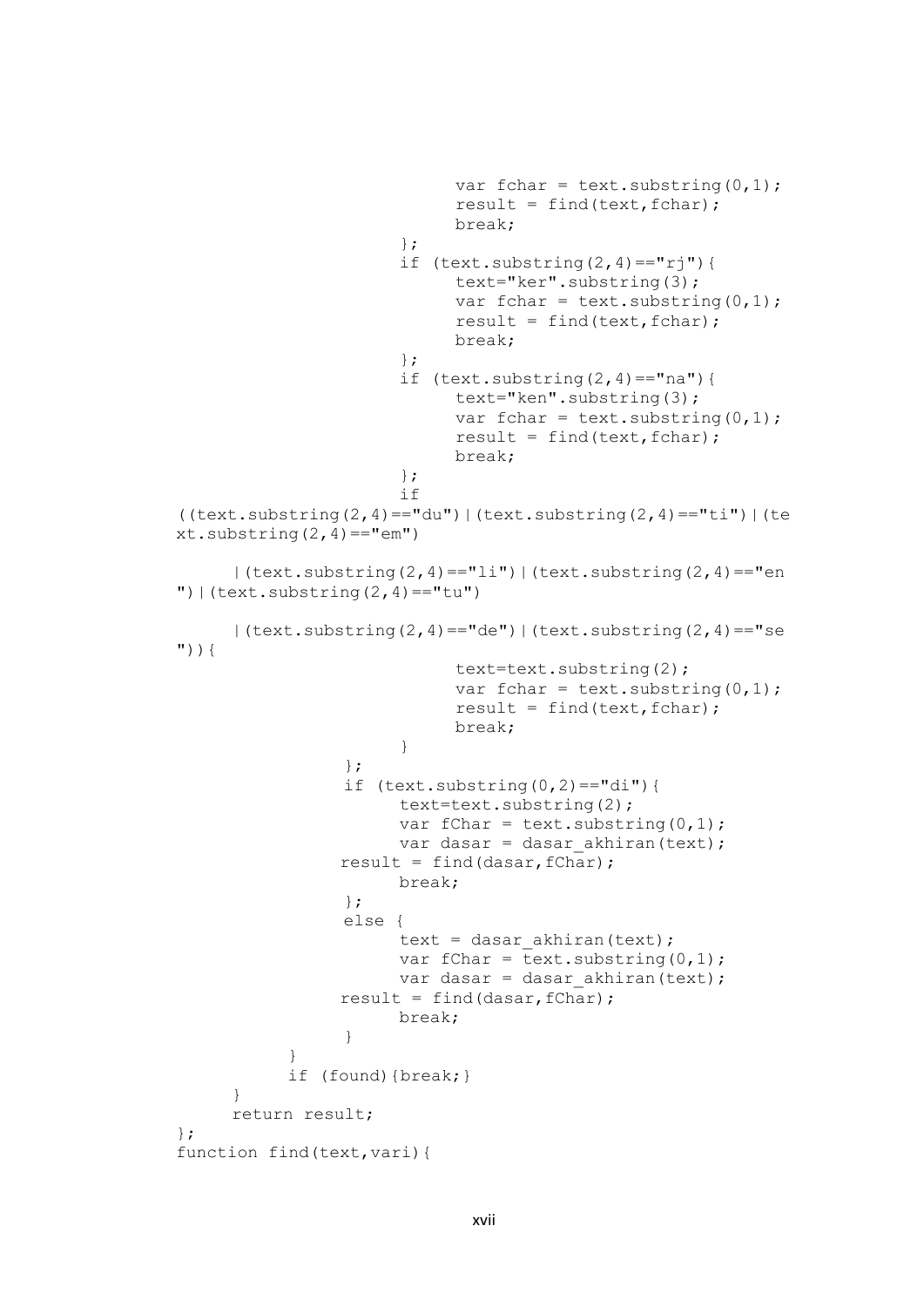```
var result = "tidak ketemu";
     var buffer = "";
     try{
           load = window[vari]();
     } catch (e){result=text;}
     var textL = text.length;
     var row = load.split(';');
     var dist = 100;
     var found = false;
     for (rb=0;rb<row.length;rb++) {
           word = row[rb] .split(','');
           word[0] = word[0].replace(/\s+/, "");
            if (word[0]==text){
                 result = word[0]; // +', '+word[1];found = true;break;
            }
            if ((!found) & (rb == (row.length-1)))found=false;
                  for (col=1; col < text.length; col++) {
                       findText = text.substr(0, \text{text.length}-
col);
                       for (nr=0;nr<row.length;nr++) {
                             word = row[nr].split(',');
                             word[0]=word[0]
                             .replace(/\surds+/, "");
                             if 
(word[0].length>=findText.length){
                                   var compareText = 
word[0].substr(0, findText.length);
                                   if 
((compareText==findText)&&(!found)){
                                         result = 
word[0]; // +', '+word[1];found=true;
                                         break;
                                   }
                             }
                             if(found){break;}
                        }
                       if(found){break;}
                  }
                 if(found){break;}
            }
            if (found){break;}
      }
     return result;
};
d. Program di Slide Login
```

```
var text = read file();
```